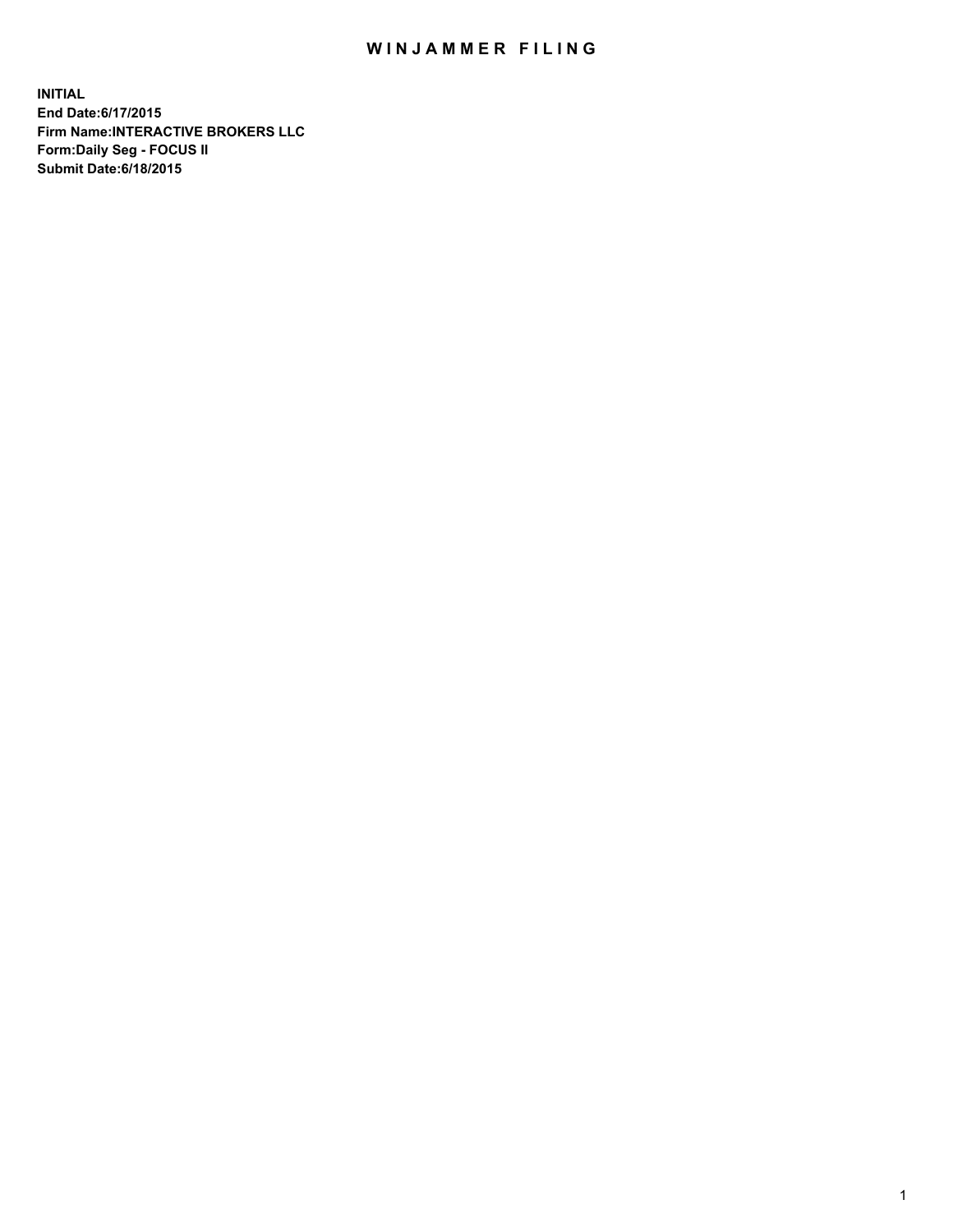## **INITIAL End Date:6/17/2015 Firm Name:INTERACTIVE BROKERS LLC Form:Daily Seg - FOCUS II Submit Date:6/18/2015 Daily Segregation - Cover Page**

| Name of Company<br><b>Contact Name</b><br><b>Contact Phone Number</b><br><b>Contact Email Address</b>    | <b>INTERACTIVE BROKERS LLC</b><br><b>Michael Ellman</b><br>203-422-8926<br>mellman@interactivebrokers.co<br>$m$ |
|----------------------------------------------------------------------------------------------------------|-----------------------------------------------------------------------------------------------------------------|
| FCM's Customer Segregated Funds Residual Interest Target (choose one):<br>a. Minimum dollar amount: ; or | $\overline{\mathbf{0}}$                                                                                         |
| b. Minimum percentage of customer segregated funds required:% ; or                                       | 0                                                                                                               |
| c. Dollar amount range between: and; or                                                                  | 155,000,000 245,000,000                                                                                         |
| d. Percentage range of customer segregated funds required between:% and%.                                | 0 <sub>0</sub>                                                                                                  |
| FCM's Customer Secured Amount Funds Residual Interest Target (choose one):                               |                                                                                                                 |
| a. Minimum dollar amount: ; or                                                                           | $\overline{\mathbf{0}}$                                                                                         |
| b. Minimum percentage of customer secured funds required:% ; or                                          | 0                                                                                                               |
| c. Dollar amount range between: and; or                                                                  | 80,000,000 120,000,000                                                                                          |
| d. Percentage range of customer secured funds required between:% and%.                                   | 0 <sub>0</sub>                                                                                                  |
| FCM's Cleared Swaps Customer Collateral Residual Interest Target (choose one):                           |                                                                                                                 |
| a. Minimum dollar amount: ; or                                                                           | $\overline{\mathbf{0}}$                                                                                         |
| b. Minimum percentage of cleared swaps customer collateral required:% ; or                               | $\underline{\mathbf{0}}$                                                                                        |
| c. Dollar amount range between: and; or                                                                  | 0 <sub>0</sub>                                                                                                  |
| d. Percentage range of cleared swaps customer collateral required between:% and%.                        | 0 <sub>0</sub>                                                                                                  |
| Current ANC:on                                                                                           | 2,588,282,064 17-JUN-2015                                                                                       |
| <b>Broker Dealer Minimum</b>                                                                             | 304,637,705                                                                                                     |
| Debit/Deficit - CustomersCurrent AmountGross Amount                                                      |                                                                                                                 |
| Domestic Debit/Deficit                                                                                   | 58,712                                                                                                          |
| Foreign Debit/Deficit                                                                                    | 538,8910                                                                                                        |
| Debit/Deficit - Non CustomersCurrent AmountGross Amount                                                  |                                                                                                                 |
| Domestic Debit/Deficit                                                                                   | 0 <sub>0</sub>                                                                                                  |
| Foreign Debit/Deficit<br>Proprietary Profit/Loss                                                         | 0 <sub>0</sub>                                                                                                  |
| Domestic Profit/Loss                                                                                     |                                                                                                                 |
| Foreign Profit/Loss                                                                                      | $\overline{\mathbf{0}}$<br>$\underline{\mathbf{0}}$                                                             |
| Proprietary Open Trade Equity                                                                            |                                                                                                                 |
| Domestic OTE                                                                                             | <u>0</u>                                                                                                        |
| Foreign OTE                                                                                              | <u>0</u>                                                                                                        |
| <b>SPAN</b>                                                                                              |                                                                                                                 |
| <b>Customer SPAN Calculation</b>                                                                         | 1,333,368,601                                                                                                   |
| Non-Customer SPAN Calcualation                                                                           | 19,073,691                                                                                                      |
| Proprietary Capital Charges                                                                              | <u>0</u>                                                                                                        |
| Minimum Dollar Amount Requirement                                                                        | 20,000,000 [7465]                                                                                               |
| Other NFA Dollar Amount Requirement                                                                      | 21,792,460 [7475]                                                                                               |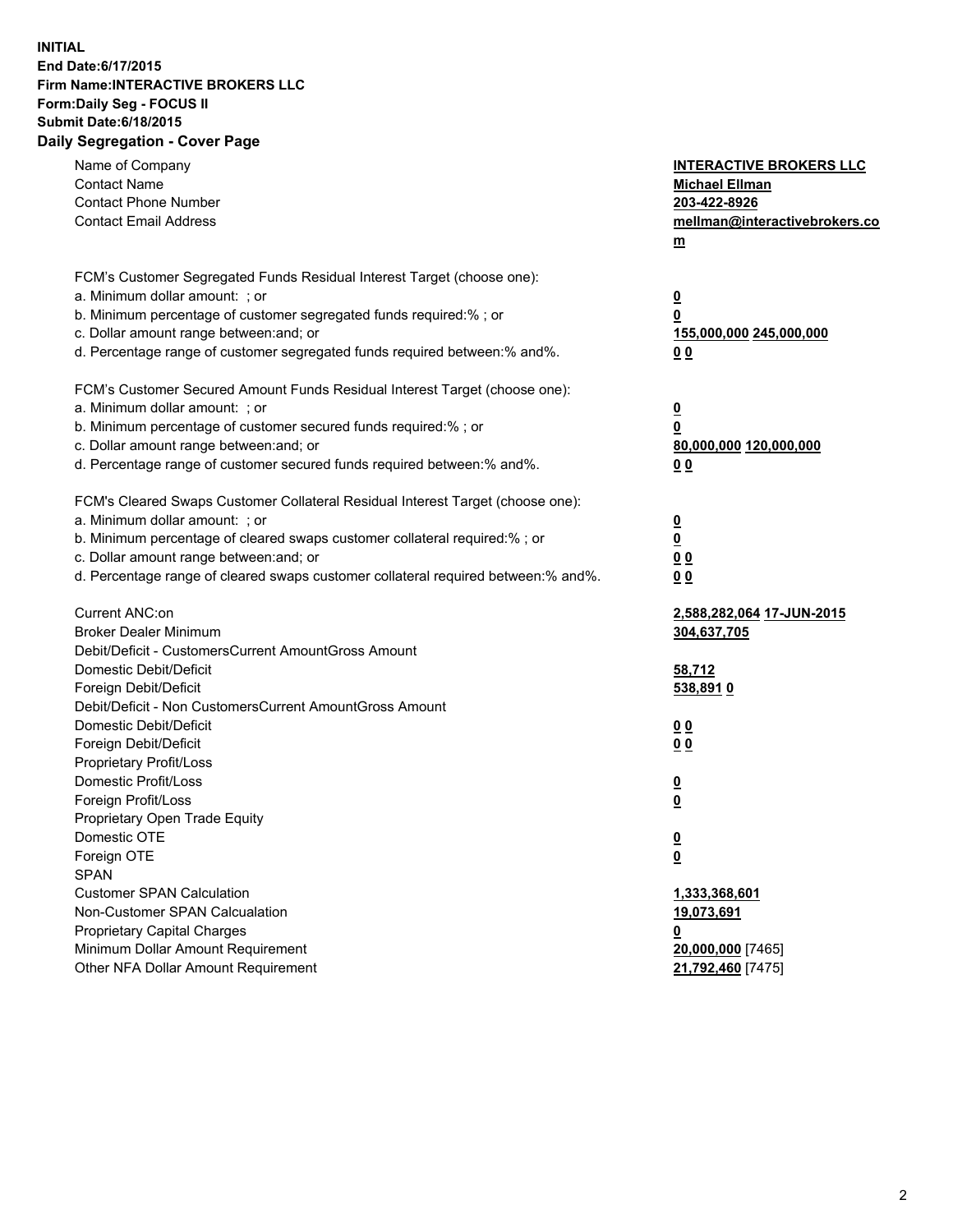## **INITIAL End Date:6/17/2015 Firm Name:INTERACTIVE BROKERS LLC Form:Daily Seg - FOCUS II Submit Date:6/18/2015 Daily Segregation - Secured Amounts**

|     | Daily Segregation - Secured Amounts                                                         |                                   |
|-----|---------------------------------------------------------------------------------------------|-----------------------------------|
|     | Foreign Futures and Foreign Options Secured Amounts                                         |                                   |
|     | Amount required to be set aside pursuant to law, rule or regulation of a foreign            | $0$ [7305]                        |
|     | government or a rule of a self-regulatory organization authorized thereunder                |                                   |
| 1.  | Net ledger balance - Foreign Futures and Foreign Option Trading - All Customers             |                                   |
|     | A. Cash                                                                                     | 583,282,483 [7315]                |
|     | B. Securities (at market)                                                                   | $0$ [7317]                        |
| 2.  | Net unrealized profit (loss) in open futures contracts traded on a foreign board of trade   | -51,594,150 [7325]                |
| 3.  | Exchange traded options                                                                     |                                   |
|     | a. Market value of open option contracts purchased on a foreign board of trade              | 64,377 [7335]                     |
|     | b. Market value of open contracts granted (sold) on a foreign board of trade                | $-68,008$ [7337]                  |
| 4.  | Net equity (deficit) (add lines 1.2. and 3.)                                                | 531,684,702 [7345]                |
| 5.  | Account liquidating to a deficit and account with a debit balances - gross amount           | 538,891 [7351]                    |
|     | Less: amount offset by customer owned securities                                            | 0 [7352] 538,891 [7354]           |
| 6.  | Amount required to be set aside as the secured amount - Net Liquidating Equity              | 532,223,593 [7355]                |
|     | Method (add lines 4 and 5)                                                                  |                                   |
| 7.  | Greater of amount required to be set aside pursuant to foreign jurisdiction (above) or line | 532,223,593 [7360]                |
|     | 6.                                                                                          |                                   |
|     | FUNDS DEPOSITED IN SEPARATE REGULATION 30.7 ACCOUNTS                                        |                                   |
| 1.  | Cash in banks                                                                               |                                   |
|     | A. Banks located in the United States                                                       | $0$ [7500]                        |
|     | B. Other banks qualified under Regulation 30.7                                              | 0 [7520] 0 [7530]                 |
| 2.  | Securities                                                                                  |                                   |
|     | A. In safekeeping with banks located in the United States                                   | 486,745,839 [7540]                |
|     | B. In safekeeping with other banks qualified under Regulation 30.7                          | 0 [7560] 486,745,839 [7570]       |
| 3.  | Equities with registered futures commission merchants                                       |                                   |
|     | A. Cash                                                                                     | $0$ [7580]                        |
|     | <b>B.</b> Securities                                                                        | $0$ [7590]                        |
|     | C. Unrealized gain (loss) on open futures contracts                                         | $0$ [7600]                        |
|     | D. Value of long option contracts                                                           | $0$ [7610]                        |
|     | E. Value of short option contracts                                                          | 0 [7615] 0 [7620]                 |
| 4.  | Amounts held by clearing organizations of foreign boards of trade                           |                                   |
|     | A. Cash                                                                                     | $0$ [7640]                        |
|     | <b>B.</b> Securities                                                                        | $0$ [7650]                        |
|     | C. Amount due to (from) clearing organization - daily variation                             | $0$ [7660]                        |
|     | D. Value of long option contracts                                                           | $0$ [7670]                        |
|     | E. Value of short option contracts                                                          | 0 [7675] 0 [7680]                 |
| 5.  | Amounts held by members of foreign boards of trade                                          |                                   |
|     | A. Cash                                                                                     | 228,564,887 [7700]                |
|     | <b>B.</b> Securities                                                                        | $0$ [7710]                        |
|     | C. Unrealized gain (loss) on open futures contracts                                         | -32,864,770 [7720]                |
|     | D. Value of long option contracts                                                           | 64,382 [7730]                     |
|     | E. Value of short option contracts                                                          | -68,007 [7735] 195,696,492 [7740] |
| 6.  | Amounts with other depositories designated by a foreign board of trade                      | 0 [7760]                          |
| 7.  | Segregated funds on hand                                                                    | $0$ [7765]                        |
| 8.  | Total funds in separate section 30.7 accounts                                               | 682,442,331 [7770]                |
| 9.  | Excess (deficiency) Set Aside for Secured Amount (subtract line 7 Secured Statement         | 150,218,738 [7380]                |
|     | Page 1 from Line 8)                                                                         |                                   |
| 10. | Management Target Amount for Excess funds in separate section 30.7 accounts                 | 80,000,000 [7780]                 |
| 11. | Excess (deficiency) funds in separate 30.7 accounts over (under) Management Target          | 70,218,738 [7785]                 |
|     |                                                                                             |                                   |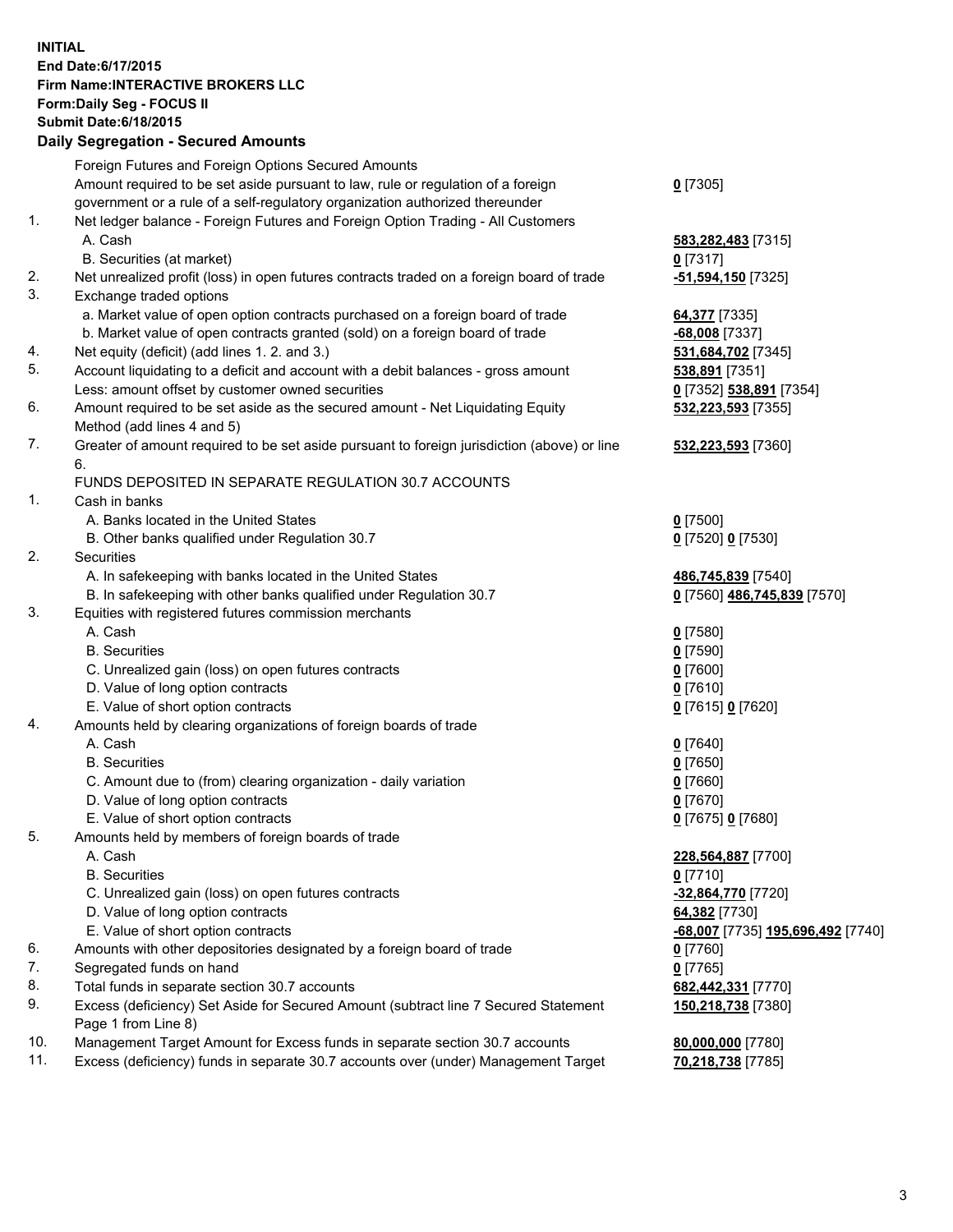**INITIAL End Date:6/17/2015 Firm Name:INTERACTIVE BROKERS LLC Form:Daily Seg - FOCUS II Submit Date:6/18/2015 Daily Segregation - Segregation Statement** SEGREGATION REQUIREMENTS(Section 4d(2) of the CEAct) 1. Net ledger balance A. Cash **2,596,634,269** [7010] B. Securities (at market) **0** [7020] 2. Net unrealized profit (loss) in open futures contracts traded on a contract market **-72,301,857** [7030] 3. Exchange traded options A. Add market value of open option contracts purchased on a contract market **119,599,816** [7032] B. Deduct market value of open option contracts granted (sold) on a contract market **-148,670,947** [7033] 4. Net equity (deficit) (add lines 1, 2 and 3) **2,495,261,281** [7040] 5. Accounts liquidating to a deficit and accounts with debit balances - gross amount **58,712** [7045] Less: amount offset by customer securities **0** [7047] **58,712** [7050] 6. Amount required to be segregated (add lines 4 and 5) **2,495,319,993** [7060] FUNDS IN SEGREGATED ACCOUNTS 7. Deposited in segregated funds bank accounts A. Cash **246,353,355** [7070] B. Securities representing investments of customers' funds (at market) **1,541,667,362** [7080] C. Securities held for particular customers or option customers in lieu of cash (at market) **0** [7090] 8. Margins on deposit with derivatives clearing organizations of contract markets A. Cash **11,952,586** [7100] B. Securities representing investments of customers' funds (at market) **92,999,129** [7110] C. Securities held for particular customers or option customers in lieu of cash (at market) **0** [7120] 9. Net settlement from (to) derivatives clearing organizations of contract markets **-3,284,570** [7130] 10. Exchange traded options A. Value of open long option contracts **1,476,619** [7132] B. Value of open short option contracts **-5,489,170** [7133] 11. Net equities with other FCMs A. Net liquidating equity **-30,418,080** [7140] B. Securities representing investments of customers' funds (at market) **842,770,703** [7160] C. Securities held for particular customers or option customers in lieu of cash (at market) **0** [7170] 12. Segregated funds on hand **0** [7150] 13. Total amount in segregation (add lines 7 through 12) **2,698,027,934** [7180] 14. Excess (deficiency) funds in segregation (subtract line 6 from line 13) **202,707,941** [7190] 15. Management Target Amount for Excess funds in segregation **155,000,000** [7194]

16. Excess (deficiency) funds in segregation over (under) Management Target Amount Excess

**47,707,941** [7198]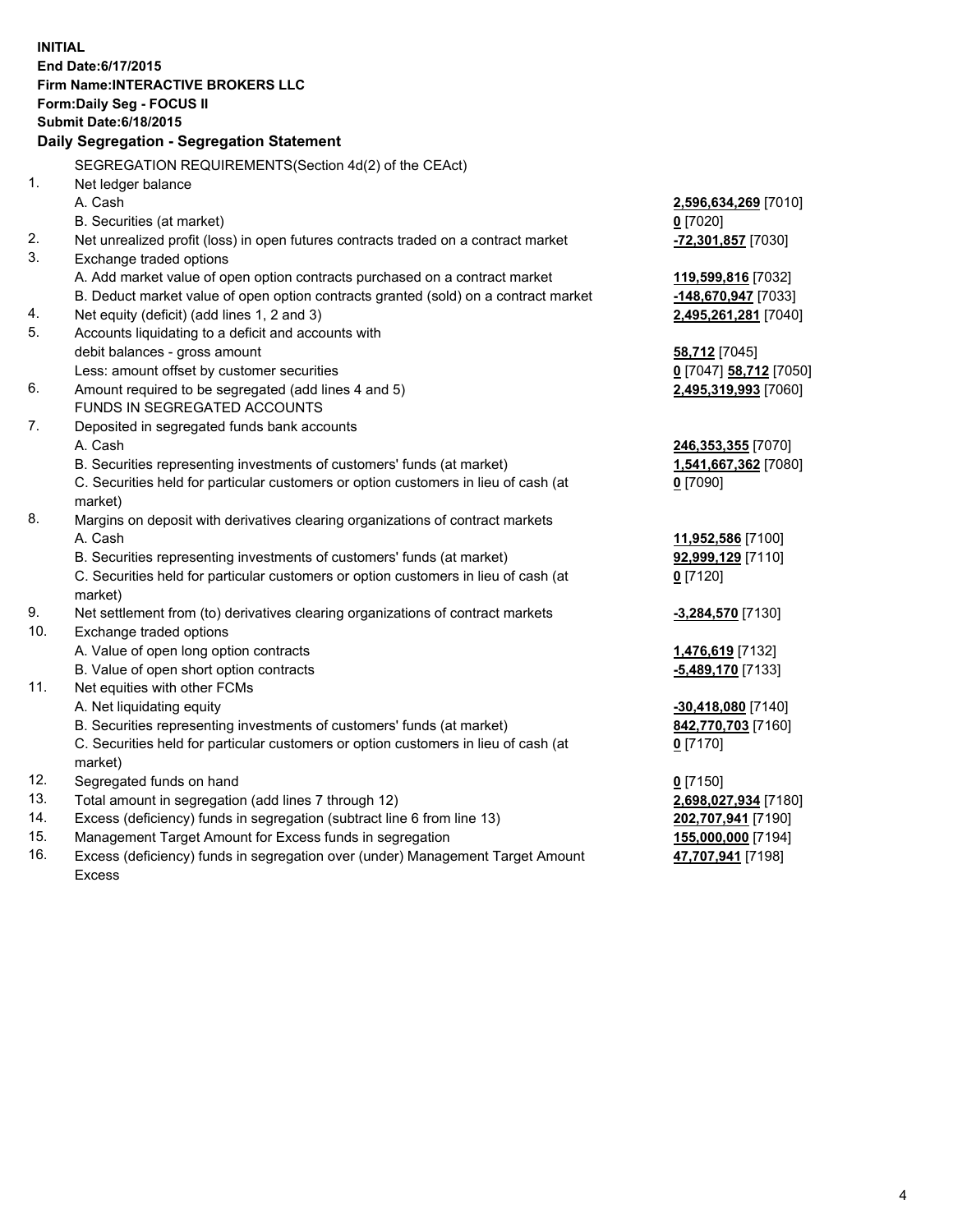## **INITIAL End Date:6/17/2015 Firm Name:INTERACTIVE BROKERS LLC Form:Daily Seg - FOCUS II Submit Date:6/18/2015 Daily Segregation - Supplemental**

| $\blacksquare$           | Total gross margin deficiencies - Segregated Funds Origin                                                                        | 7,483,785 [9100] |
|--------------------------|----------------------------------------------------------------------------------------------------------------------------------|------------------|
| $\blacksquare$           | Total gross margin deficiencies - Secured Funds Origin                                                                           | 4,039,952 [9101] |
| $\blacksquare$           | Total gross margin deficiencies - Cleared Swaps Customer Collateral Funds Origin                                                 | $0$ [9102]       |
| $\blacksquare$           | Total gross margin deficiencies - Noncustomer and Proprietary Accounts Origin                                                    | $0$ [9103]       |
| $\blacksquare$           | Total number of accounts contributing to total gross margin deficiencies - Segregated<br>Funds Origin                            | 267 [9104]       |
| $\blacksquare$           | Total number of accounts contributing to total gross margin deficiencies - Secured<br>Funds Origin                               | 109 [9105]       |
| $\overline{\phantom{a}}$ | Total number of accounts contributing to the total gross margin deficiencies - Cleared<br>Swaps Customer Collateral Funds Origin | $0$ [9106]       |
| $\blacksquare$           | Total number of accounts contributing to the total gross margin deficiencies -                                                   | $0$ [9107]       |
|                          | Noncustomer and Proprietary Accounts Origin                                                                                      |                  |
| -                        | Upload a copy of the firm's daily margin report the FCM uses to issue margin calls<br>which corresponds with the reporting date. |                  |

20150617 Commodity Margin Deficiency Report Upload.xlsx